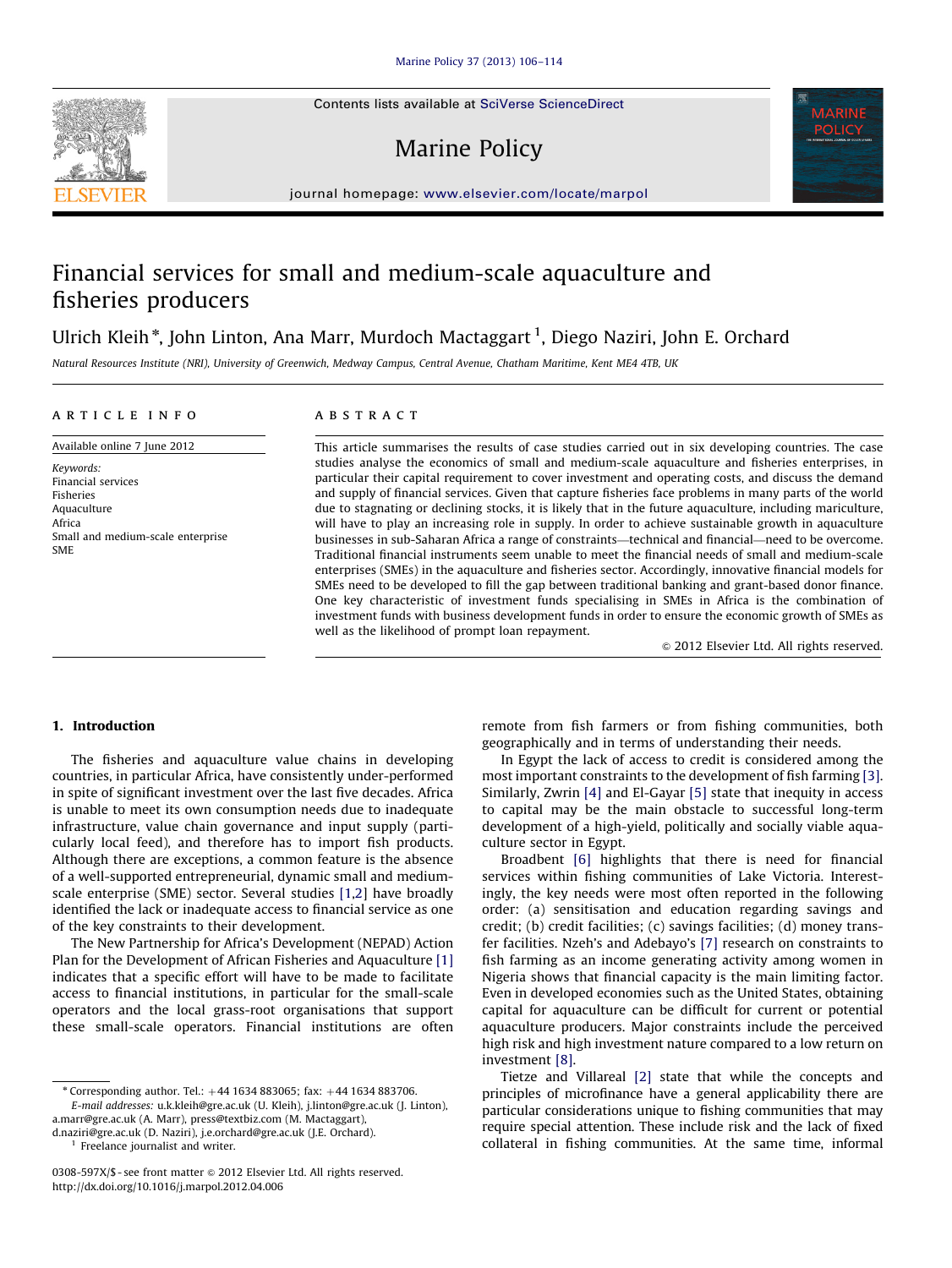sources generally meet short-term credit needs rather than medium- and long-term financial requirements. Further, their terms of finance are often disadvantageous for fishers since they charge high rates of interest and credit is frequently linked to unfavourable terms of trade and the establishment of exploitative relationships. In view of this Tietze and Villareal [\[2\]](#page-7-0) conclude that without appropriate institutional credit arrangements an important link is missing in the fishery industry and the optimum utilisation and allocation of human and marine resources and capital in the fishery industry are hampered. This applies to medium- and large-scale credit programmes as well as to microfinance and microcredit programmes.

According to a study by Lem et al. [\[9\]](#page-7-0) on fish marketing and credit in Vietnam, future credit support should focus on making the fleet more efficient and sustainable rather than expanding it. The study also highlights that while state-owned financial institutions play a major role in financing capital expenditure, working capital requirements are mainly met by informal sources of credit.

Improved access to credit might support the development of the sector, similarly to the provision of subsidies. However, a study by the United Nations Environment Programme (UNEP) [\[10\]](#page-7-0) argues that subsidies to capital costs are expected to be harmful in all circumstances unless the fisheries management system provides for property rights, community-based management, or other means for eliminating economic incentives to overfish. They can be harmful even in fisheries that are less than fully exploited where subsidies to capital costs encourage the adoption of much more powerful fishing technologies, potentially causing an overshoot in fleet capacity well beyond a biologically sustainable level. Examples of fisheries' subsidies in developing countries include provision of subsidised or tax exempt fuel; duty concessions on the purchase of gear and equipment; provision of subsidised loans; capacity building such as skill training; fisheries management and research; licence fees paid to government; infrastructure projects such as landing sites or fish markets [\[11\]](#page-7-0).

There is little doubt that various forms of fisheries' subsidies have contributed to overfishing by many fisheries worldwide. FAO [\[12\]](#page-7-0) does voice concern about the state of stocks exploited by marine capture fisheries. According to the World Bank [\[13\],](#page-7-0) capture fisheries is an industry in crisis as the natural resource limits of the oceans, coastal regions, and many inland water bodies have been reached.

Any decision to enhance the access to credit in the sector should be taken in light of the above comments. It appears difficult to justify measures to provide further credit to enhance the capacity of capture fisheries but there are nevertheless other forms of financial services that need strengthening in the communities concerned. For instance, lack of access to credit in order to help meet the substantial capital requirements at the beginning of an aquaculture project, and so help mitigate the high risks, is seen as a major constraint.

However in the literature there is a paucity of analyses that investigate in combination the financial need and the existing options for funding, either formal or informal, which is available to SMEs. The present study aims at filling this gap by looking at the current financial environment in six developing countries from the perspective of both the SME end users and the financial institutions (formal and informal).

#### 2. Material and methods

Research was undertaken to analyse how small to medium enterprises involved in the fisheries and aquaculture sector meet their financial needs, both in establishing their businesses

(investment) and in running them (cash flow), and the credit supply and financial services available to them in the following sectors of six developing countries:

- Egypt—aquaculture (mainly tilapia);
- Ghana—mainly capture fisheries, touching on aquaculture;
- $\bullet$  Maldives—mainly tuna capture fisheries;
- South Africa—mainly capture fisheries (hake, squid, tuna);
- $\bullet$  Tanzania—mainly Nile perch capture fisheries, touching on aquaculture;
- Vietnam—aquaculture (shrimp and pangasius).

The research began with a critical review of published and grey literature (e.g. donor and project reports) of the fisheries and aquaculture sector in each of the six countries to assess:

- broad segmentation of the fisheries and aquaculture sector;
- geographic distribution of fisheries and aquaculture activities;
- production trends and forecasts;
- markets and market forecasts;
- value chain of the fisheries systems;
- government aspirations and targets for the aquaculture sector;
- financial and operational support available to those involved in the sector.

This was followed in late 2010/early 2011 by interviews in each country with stakeholders in fisheries/aquaculture SMEs (covering both producers and traders) and the financial institutions (both informal and formal such as agriculture development banks and private banks). Key informants (e.g. government fisheries officers) in each country were used to select candidates for interview (typically numbering 4–6 interviewees in each category e.g. marine fishers, traders and bank officials). Semi-structured interviews were conducted (either individually or as focus groups) using checklists and interview guidelines. Issues addressed with SMEs included the basic economics of the business (such as investment costs, annual turnover, recurrent costs of production, profitability), their financing requirements in relation to investment and cash flow, and if these needs are being met. Interviews with formal financial institutions sought to understand their current lending policies in the sector and their perceptions of rewards and risks of investment in the fisheries/aquaculture sector.

#### 3. Results

#### 3.1. Overview of fisheries sectors

The fisheries sector differs from country to country in the six surveyed. In Ghana, for instance, fishing has traditionally been very important and most fishing is marine but with a small amount from inland water and with virtually no aquaculture. In contrast Egypt has the largest aquaculture sector in Africa. Vietnam also has a large aquaculture sector while in both South Africa and Tanzania that sector is nascent or very small but with potential. Tanzania's main focus is on inland fisheries, principally on Lake Victoria, and it's the largest exporter of Nile perch products to the EU. In South Africa, in part on account of water scarcity, the inland fishing sector is small while marine fishing, including game fishing, is an important sector. In the Maldives marine fishing has, as with Ghana, a very long tradition but has had its share of problems including a sudden loss of tuna shoals; nevertheless the sector has responded and worked successfully to find new markets.

More detail on the fisheries sector in individual countries is given immediately below and in [Table 1.](#page-2-0)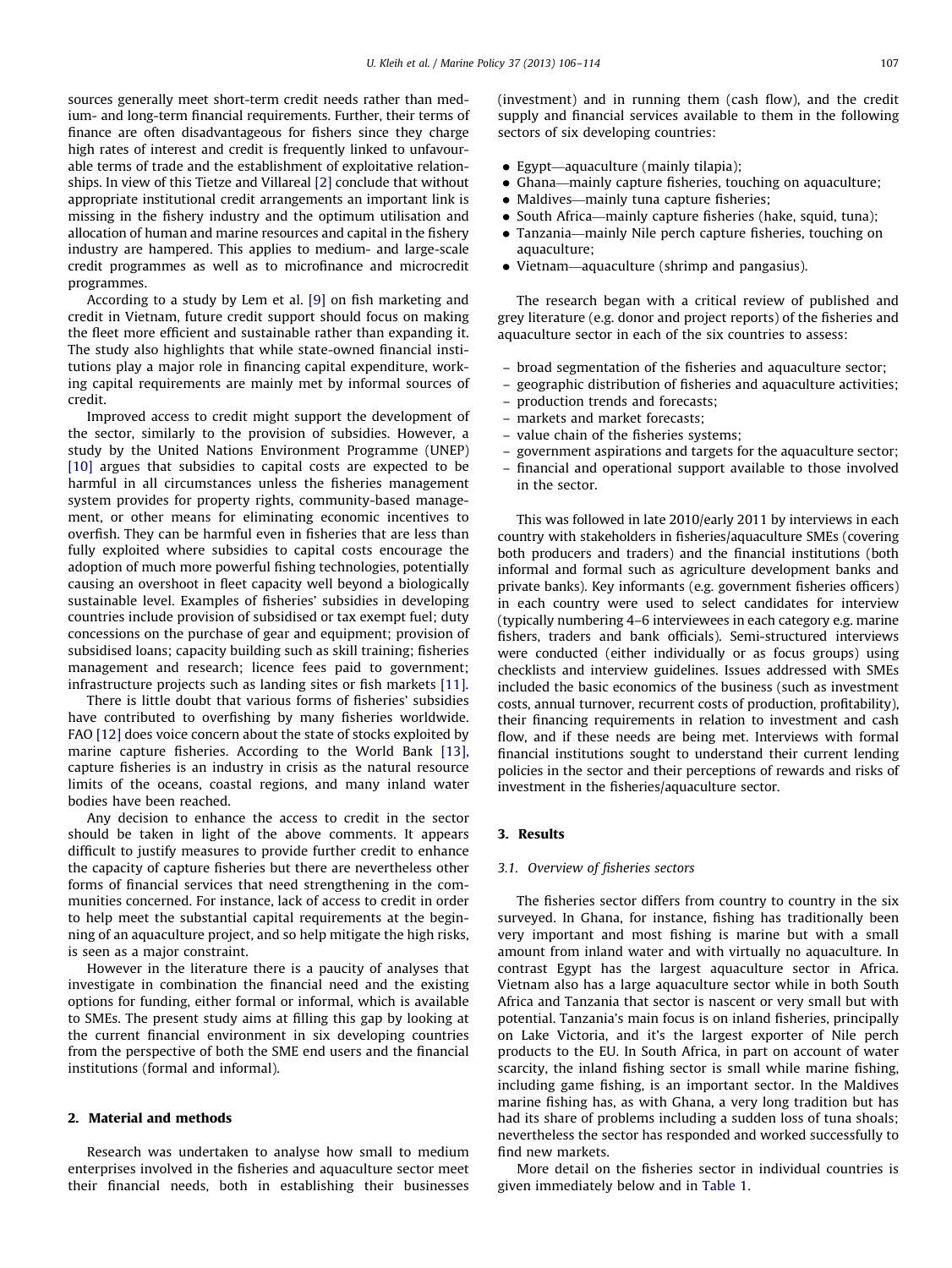#### <span id="page-2-0"></span>Table 1

Fisheries and aquaculture sectors in the case study countries. Source: literature review.

|                 | Aquaculture                                                                                                                                                                                                                                                                                                                                                                           | <b>Capture Fisheries</b>                                                                                                                                                                                                                                                                                                                                         |
|-----------------|---------------------------------------------------------------------------------------------------------------------------------------------------------------------------------------------------------------------------------------------------------------------------------------------------------------------------------------------------------------------------------------|------------------------------------------------------------------------------------------------------------------------------------------------------------------------------------------------------------------------------------------------------------------------------------------------------------------------------------------------------------------|
| Egypt           | Largest aquaculture industry in Africa, accounting for almost 65% of the total Following peak production in 2003, capture fisheries has been slowly<br>fish production of the country.<br>Total aquaculture production in 2008 reached 694,000 t, almost entirely on<br>private farms.                                                                                                | declining to below 400,000 t.                                                                                                                                                                                                                                                                                                                                    |
| Ghana           | Aquaculture only covers a small proportion of production (5,000 t).                                                                                                                                                                                                                                                                                                                   | Most of the catch comes from marine fisheries (400,000 t annually) followed<br>by inland waters (40,000).                                                                                                                                                                                                                                                        |
|                 | Imports (mostly of low quality fish) account for nearly 50% of national<br>consumption.                                                                                                                                                                                                                                                                                               | Artisanal marine fisheries account for 70% of the total catch.                                                                                                                                                                                                                                                                                                   |
|                 | Aquaculture sector would appear to be the only opportunity for import<br>substitution, although significant technical and financial challenges have to be<br>addressed.                                                                                                                                                                                                               | The capture sector has been declining over the last decade.                                                                                                                                                                                                                                                                                                      |
|                 | Maldives Small aquaculture/mariculture production.                                                                                                                                                                                                                                                                                                                                    | Fishing, processing and marketing of tuna (skipjack and yellowfin) is a<br>traditional activity in the Maldives.<br>Following a peak in 2005/06 ( $\sim$ 180,000 t) production declined to less than<br>50% of that figure by 2010. Nonetheless, despite recent financial difficulties<br>in the sector, the fisheries sector continues to operate and innovate. |
| South<br>Africa | Water is scarce and partly in consequence the aquaculture sub-sector is<br>insignificant.<br>There is some mariculture of molluscs and seaweed.                                                                                                                                                                                                                                       | The fisheries sector is primarily marine-based with a strong commercial<br>orientation (e.g. hake, squid, and tuna).<br>The total commercial catches fluctuate annually.                                                                                                                                                                                         |
|                 | Tanzania Aquaculture production is at a very early stage.                                                                                                                                                                                                                                                                                                                             | The fisheries sector is dominated by the artisanal Nile perch fishing on Lake<br>Victoria.<br>Tanzania is the largest exporter of Nile perch products to EU; supplies have<br>declined lately; risk of overfishing.                                                                                                                                              |
| Vietnam         | In 2009, it exported USD 4.6 billion worth of seafood and fisheries products.<br>Shrimp (about 40%) and pangasius (about 30%) are the two principal export<br>products, followed by molluscs and tuna.<br>Pangasius production is entirely aquaculture based (traditionally in cages, but The bulk of fish and seafood production is consumed locally.<br>now increasingly in ponds). | Part of shrimp production is from wild catch (about one third).<br>Molluscs and tuna are major export products from capture fisheries                                                                                                                                                                                                                            |

# 3.1.1. Egypt

The development of modern aquaculture in Egypt began two decades ago and production has increased sharply in recent years. Aquaculture is considered to be the only viable option for reducing the current gap between production and consumption of fish in Egypt [\[14\].](#page-8-0) Aquaculture is the main single source of fish supply in Egypt accounting for almost 65% of the total fish production of the country with over 99% produced from privately owned farms. Total aquaculture production in 2008 reached 693,815 t [\[15\]](#page-8-0). The total market value amounts to over USD 1.3 billion [\[14\]](#page-8-0). Nile tilapia is the most important aquaculture species accounting for more than 55% of the total aquaculture harvest and making Egypt the second largest tilapia producer in the world after China. Whilst semi-intensive aquaculture in earthen ponds is by far the most important fish farming system in Egypt, intensive systems in both tanks and cages have witnessed rapid development during recent years. However, Egypt is still a net importer of fish.

### 3.1.2. Ghana

The fisheries sector in Ghana is a key contributor to gross domestic product (GDP), export income, people's diet and food security. Most of the catch comes from marine fisheries (400,000 t annually) followed by inland waters (40,000 t) and aquaculture (5,000 t). However, a growing population and declining national catch has meant that imports, currently running at approximately 430,000 t and mostly of low quality fish, account for nearly 50% of national consumption. The Ghanaian capture sector has been declining over the last decade and therefore the only opportunity for import substitution would appear to be the aquaculture sector, although significant technical and financial challenges

have to be addressed if this sector is to grow from its current low level.

#### 3.1.3. Maldives

Fishing, processing and marketing of tuna is a traditional activity in the Maldives. Key value chains include the pole and line fishery for (mainly) skipjack tuna, destined for the canned or pouched tuna market, and the line fishery for (mainly) yellow fin tuna destined for the fresh fish markets in Europe and Japan. Investment during the early 2000s has resulted in the Maldives having a relatively modern fleet and world class fish processing and marketing facilities. Production of fish peaked in 2005/06 with approximately 180,000 t of fish landed, of which about three quarters was skipjack tuna Beginning in 2007 skipjack tuna suddenly deserted the Maldives' waters in large numbers. The 2006 catch of 138,000 t fell to 97,000 t in 2007 and continued falling, reaching less than 50% of its 2006 level by 2009. The impact on the other species was relatively unchanged over the period. Maldivian fish is exported worldwide.

#### 3.1.4. South Africa

In terms of sectoral contributions to GDP agriculture (including the fisheries sector), in which the bulk of unskilled people are employed, contributes relatively little to the South African economy. The fisheries sector in South Africa is primarily marinebased with a strong commercial sector. The aquaculture subsector is almost insignificant. The total commercial catches fluctuate annually. Recent figures report about 674,000 t of annual commercial catch [\[16\]](#page-8-0). Measured by exports, Western Cape Province is by far the most important area for the South African fisheries industry, squid and tuna being some of the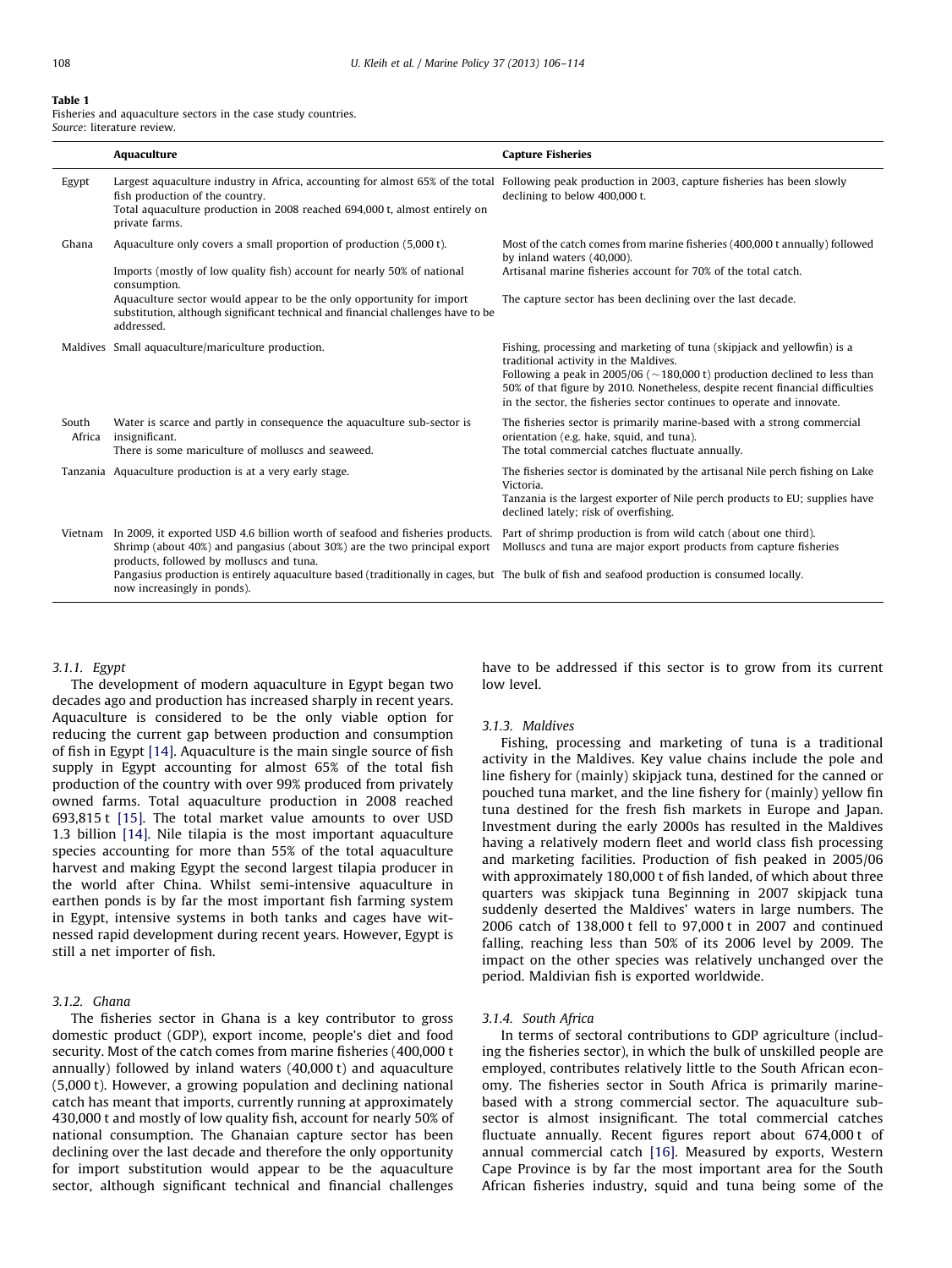<span id="page-3-0"></span>prominent species. The other provinces export very little or no fishery products.

## 3.1.5. Tanzania

Primary sector activities constitute the backbone of the Tanzanian economy. According to the Poverty and Human Development Tanzania country report, agriculture, hunting and forestry contributed 24.0% of GDP in 2008, down from 29.6% in 1998 [\[17\].](#page-8-0) Fishing contributed 1.5% to GDP in 2008, compared to 1.8% in 1998. The sector also creates significant employment (e.g. for fishers, processing factory workers, and workers in ancillary services). The fisheries sector in Tanzania is dominated by the artisanal Nile perch fishery on Lake Victoria and the Nile perch export trade is a major foreign exchange earner [\[18\]](#page-8-0). The industry faces two significant problems, namely declining stocks and competition from pangasius fillets [\[19\]](#page-8-0).

# 3.1.6. Vietnam

It is estimated that Vietnam's fisheries and aquaculture sector, which has undergone rapid development during the last two decades, now accounts for approximately 3% of GDP and provides employment for up to four million people. In 2009 Vietnam exported USD 4.6 billion worth of seafood and fisheries products. Shrimp (about 40%) and pangasius (about 30%) are the two

#### Table 2

Access to finance by fisheries and aquaculture SMEs and challenges.

Source: Interviews with key-informants and semi-structured interviews with key-stakeholders.

principal export products. Shrimp production appears lucrative for aquaculture farmers, as long as they do not face problems with diseases, but pangasius farmers have been struggling in the recent past and some have gone out of business due to low margins.

#### 3.2. Capital needs in capture fisheries and the aquaculture sector

This section presents the capital needs of both capture fisheries and the aquaculture sector as indicated by the interviewees during the fieldwork. The results are summarised in Table 2.

#### 3.2.1. Capture fisheries

The main investment costs in capture fisheries are for boats and gear. For example, 70% of the total Ghanaian catch is from artisanal marine fisheries and these have a relatively high set-up cost of approximately USD 28,000 to USD 47,000 for canoe, outboard motor and nets depending on the location (e.g. Tema or Cape Coast). Running costs are required for fuel, food and crew wages. Inland fisheries require lower capital costs of approximately USD 9,500 for canoe, motor and nets.

In contrast, Tanzanian Nile perch fishers/ boat owners on Lake Victoria have the following capital requirements: a new boat with engine (about 10–15 hp) and equipment would cost USD 5,330– USD 6,670, nets and the engine being the main cost elements. A

|                 | <b>Access to Finance</b>                                                                                                                                                                                                                                                                                                                | <b>Challenges</b>                                                                                                                                                                                                                                                                                                                                                                                                                                                                                                    |
|-----------------|-----------------------------------------------------------------------------------------------------------------------------------------------------------------------------------------------------------------------------------------------------------------------------------------------------------------------------------------|----------------------------------------------------------------------------------------------------------------------------------------------------------------------------------------------------------------------------------------------------------------------------------------------------------------------------------------------------------------------------------------------------------------------------------------------------------------------------------------------------------------------|
| Egypt           | Several large companies provide inputs (in particular feed and seed) to fish<br>farmers on credit (interest free). Some traders offer farmers credit for the<br>purchase of inputs.                                                                                                                                                     | Lending to SMEs, which represent more than 90% of private companies in<br>Egypt, remains an untapped segment. Banks are usually hesitant to lend to<br>SMEs due to the perceived risk and lack of registration of SMEs. Poor access<br>to formal credit is among the main constraints to the development of fish<br>farming.<br>Farmers who obtain credit from input suppliers and traders are expected to<br>repay the loans as soon as they can at harvest time, usually when the<br>market prices are the lowest. |
| Ghana           | In capture fisheries accessing funds is mostly undertaken through informal<br>arrangements in which women traders are the key financiers for both capital<br>and running costs. Women traders will use their own savings or secure loans<br>from banks.                                                                                 | Artisanal marine fisheries have relatively high set-up costs. Fishermen are<br>expected to sell their catch to providers of informal credit. However exact<br>information on repayment terms and conditions were not available.                                                                                                                                                                                                                                                                                      |
|                 | Aquaculture capital costs are more variable, and SME owners use their own<br>funds, or sometimes use bank overdrafts to purchase inputs (feed).                                                                                                                                                                                         | Aquaculture appears to offer more investment opportunities compared to<br>capture fisheries which suffer from declining stocks and high competition.                                                                                                                                                                                                                                                                                                                                                                 |
|                 | Maldives Initial investments (early 2000s) in the fisheries sector were undertaken<br>through development projects financed through loans from organisations<br>such as the World Bank and IFAD. More recently, investment has been<br>provided through other sources, such as buyer credit, commercial credit,<br>savings and equity.  | As might be expected, due to the decline in catches, investments have<br>performed poorly in recent years but investors have so far reacted by<br>rescheduling loans rather than forcing foreclosures.                                                                                                                                                                                                                                                                                                               |
|                 |                                                                                                                                                                                                                                                                                                                                         | In spite of recent events, the fisheries sector continues to operate and<br>innovate. In the absence of any unforeseen external shocks, the likelihood is<br>that it will continue to do so.                                                                                                                                                                                                                                                                                                                         |
| South<br>Africa | A typical financial facility for fisheries investments ranges from about USD<br>35,000 to USD 2.5 million, while the average investment is USD 257,000.                                                                                                                                                                                 | The challenges in accessing finance by SMEs include: perceived high risk<br>profile; smaller loan size and cost of delivery; lack of adequate collateral;<br>information gaps; inadequate skills; quality of business propositions;<br>insufficient understanding of SMEs landscape by lenders and investors. In<br>addition, there is heightened uncertainty in fisheries and markets.                                                                                                                              |
|                 | Finance providers include the private sector (e.g. Business Partners Ltd); a<br>cooperative (Sea Freeze), or community-based model of lobster fishermen.                                                                                                                                                                                |                                                                                                                                                                                                                                                                                                                                                                                                                                                                                                                      |
|                 | Tanzania New boats with engine and nets can cost up to about USD 6,700. Sources of<br>credit include equity, fish processing company providing interest free loans in<br>the form of cash or equipment, relatives or friends. ROSCAs can be a source of<br>relatively small amounts of loans (e.g. for women fish traders/ processors). | Fishermen tend to have a poor reputation as far as credit is concerned. Few<br>fishermen have obtained loans from MFIs.                                                                                                                                                                                                                                                                                                                                                                                              |
|                 |                                                                                                                                                                                                                                                                                                                                         | Due to high capacity in Nile perch fishery, emphasis should be on<br>aquaculture credit.                                                                                                                                                                                                                                                                                                                                                                                                                             |
| Vietnam         | Aquaculture producers have access to multiple sources of credit, including<br>banks (if title deeds are available, or if they are members of cooperatives),<br>input providers (in particular feed, provided production goes to plan),<br>processing companies, traders, family members, other farmers, or money-<br>lenders.           | Market uncertainties can make access to credit more challenging (e.g.<br>pangasius). Operating costs (in particular feed) are high. There used to be<br>insurance schemes in place for aquaculture producers, however these<br>stopped operating due to high, disease-related losses.                                                                                                                                                                                                                                |
|                 |                                                                                                                                                                                                                                                                                                                                         |                                                                                                                                                                                                                                                                                                                                                                                                                                                                                                                      |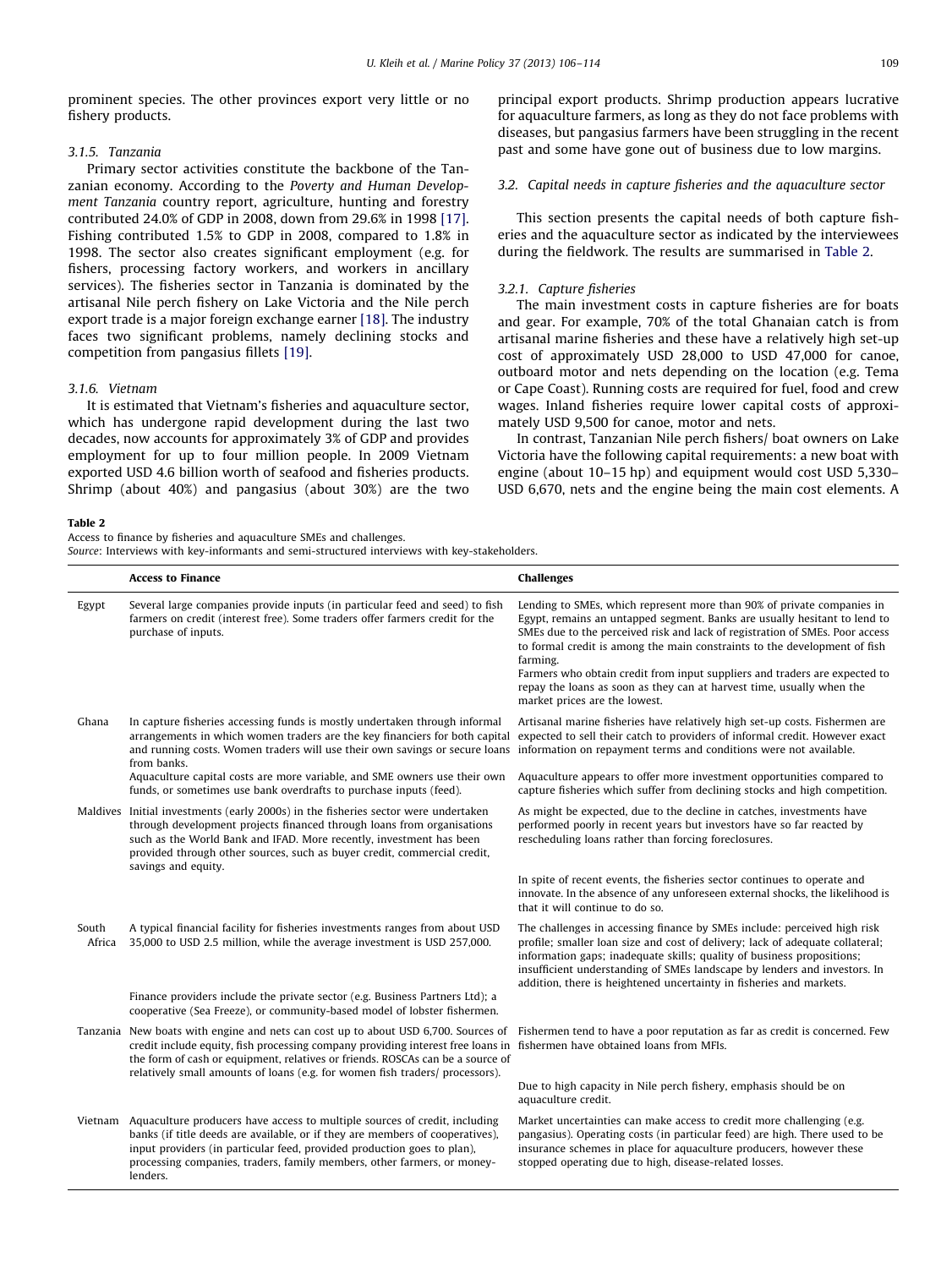new wooden boat without engine may cost about USD 800. Due to the quick turnover, working capital for Nile perch fishing is less of an issue, in that it mainly involves fuel, ice, wages and food for fishermen.

Investment costs involved in the South African squid sector are substantial and include the cost of vessels and permits. Prices range from about USD 43,000 to USD 1.5 million for vessels that vary from ski-boats (7 m) to 20-metre ships. Permits are currently about USD 18,000 per person, while the number of permits ranges on average from 12 to 26 per vessel. Annual running costs here typically include captain's wage USD 60,000, crew USD 100,000, fuel about USD 50,000, other costs and repairs USD 7,000; an estimated total of about USD 217,000.

## 3.2.2. Aquaculture

Fish farmers in Egypt usually rent land directly from the Government and annual rental costs tend to be rather low at USD 35–85 per feddan (0.42 ha). Conversely, the cost for purchasing the land is substantial, ranging from USD 9,000 to 26,000 per feddan. It is usually only farmers willing to build intensive systems that buy land in order to avoid the risk that the rental contract might not be renewed and that the large initial investment might be lost.

The costs for establishing an intensive production system are considerable at USD 43,000–52,000 per feddan for the construction of the tanks and USD 14,000–21,000 per feddan for the equipment. In desert areas an additional cost relates to the drilling of deep wells that can cost as much as USD 26,000. In contrast semi-intensive production in ponds requires much lower initial capital; pond construction costs between USD 350 and 500 per feddan while the cost for equipment ranges from USD 170 to 500 per feddan.

The running costs of fish farming in Egypt are high. In a semiintensive production system running costs represent more than 95% of total annual production costs while in the intensive systems, where the annual depreciation of initial investment is large, they stand for over 80% of total annual costs. Feed costs account for around 85% of annual running costs. For instance a SME with annual production of 120 t would require around USD 120,000 per annum to cover running costs, of which USD 100,000 is just for the purchase of feed.

Aquaculture capital costs in Ghana are more variable than for marine fisheries, depending on the nature (e.g. ponds versus cages) and size of the venture. One small- to medium-sized venture reported construction costs of USD 20,000 for six ponds of 0.2 ha each. Also, running costs can be higher and include the purchase of fingerlings (0.6 US cents each), annual water charges (typically USD 500) and good quality imported feed (USD 27 per 25 kg bag) to maximise yields. It was estimated that producing 10,000 kg of fresh fish would require USD 27,000 to cover running costs and bring revenue of USD 33,000.

Cost estimates vary widely in Vietnam but it is assumed that pond construction in a semi-intensive shrimp production system is of the order of USD 5,100–10,300 per hectare. Construction costs in an extensive production system are relatively low at about USD 2,300/hectare whilst they can be as high as USD 35,900/hectare in an intensive system.

Similarly to Egypt, many Vietnamese aquaculture producers prefer to rent land rather than buy it because this is cheaper and is also in line with government policy which discourages the sale of land. Rental of land for shrimp pond construction can be of the order USD 1,000 per hectare per annum, whilst the cost of renting land for pangasius production is higher because of the need for better quality land in freshwater areas. The cost of purchasing land for the construction of pangasius ponds can be as high as USD 30,000– USD 40,000 per hectare. The actual construction costs for pangasius ponds are of the order of USD 20,500 to 35,900 per hectare. Pangasius production is a capital intensive business in that, according to producers interviewed, operating costs are approximately USD 260,000 per hectare per season (seven months with a yield of around 300 t of fish). Pangasius production operating costs are split as follows: feed 80%, labour 6%, fingerlings 8%, and chemicals/ bio-products 6%.

#### 3.3. Sources of finance and constraints to accessing them

This section includes case study examples of sources of finance and constraints to accessing them as emerged during the fieldwork. In addition to the traditional banking sector the case studies also look at microfinance and the informal lending sector. The results are summarised in [Table 2](#page-3-0).

#### 3.3.1. Egypt

The case study confirmed the conclusion of previous studies that poor access to formal credit was among the major constraints to the development of fish farming. Both state-owned and private banks are reluctant to finance aquaculture projects because they are unfamiliar with the sector and are not prepared to carry out proper risk assessment analyses. The sector is considered to be highly risky due, among other things, to the concerns about stock mortality. SMEs are in a particular disadvantaged position since most bankers find it difficult to deal with many small businesses wanting small loans. Furthermore, loans are granted only after the verification of the customer's ownership of the land but most of the SMEs in the aquaculture sector do not own the land. Finally the banks ask for specific guarantees and most SMEs are not able to provide them. Accordingly, only large aquaculture enterprises have been able to obtain credit from the formal financial sector, typically at a commercial interest rate of between 12% and 14%. Soft loans to the aquaculture sector have been provided by the Multi Sector Support Programme (MSSP) and the Agricultural Research and Development Fund (ARDF) with interest rates considerably lower than the commercial interest rates (7.5%–9.5%). In both programmes aquaculture SMEs have not been particularly successful in obtaining soft loans offered by the credit lines. For instance, the aquaculture sector represents less than 1.5% of current ARDF outstanding loans. Another source of soft loans for SMEs is the Social Fund for Development (SFD) but, again, the extent of SFD credit provided to the aquaculture sector is very small.

#### 3.3.2. Ghana

Credit organisations such as the African Development Bank have provided loans direct to fishermen when they have been able to provide collateral (such as titled land deeds), references, third-party guarantors and clear evidence of a viable business through records of catches and sales. However, from the fishermen's perspective, the procedures were said to take a long time, something which has discouraged them from taking the formal route. In the aquaculture sector SMEs interviewed had used their own funds generated from other business ventures although they sometimes used a bank overdraft facility to purchase feed in bulk.

#### 3.3.3. Maldives

Initial investments in the fisheries sector were undertaken through development projects financed through loans from organisations such as the World Bank and IFAD (International Fund for Agricultural Development). Other development support was also provided. More recently, investment has been provided through other sources such as buyer credit, commercial credit, savings and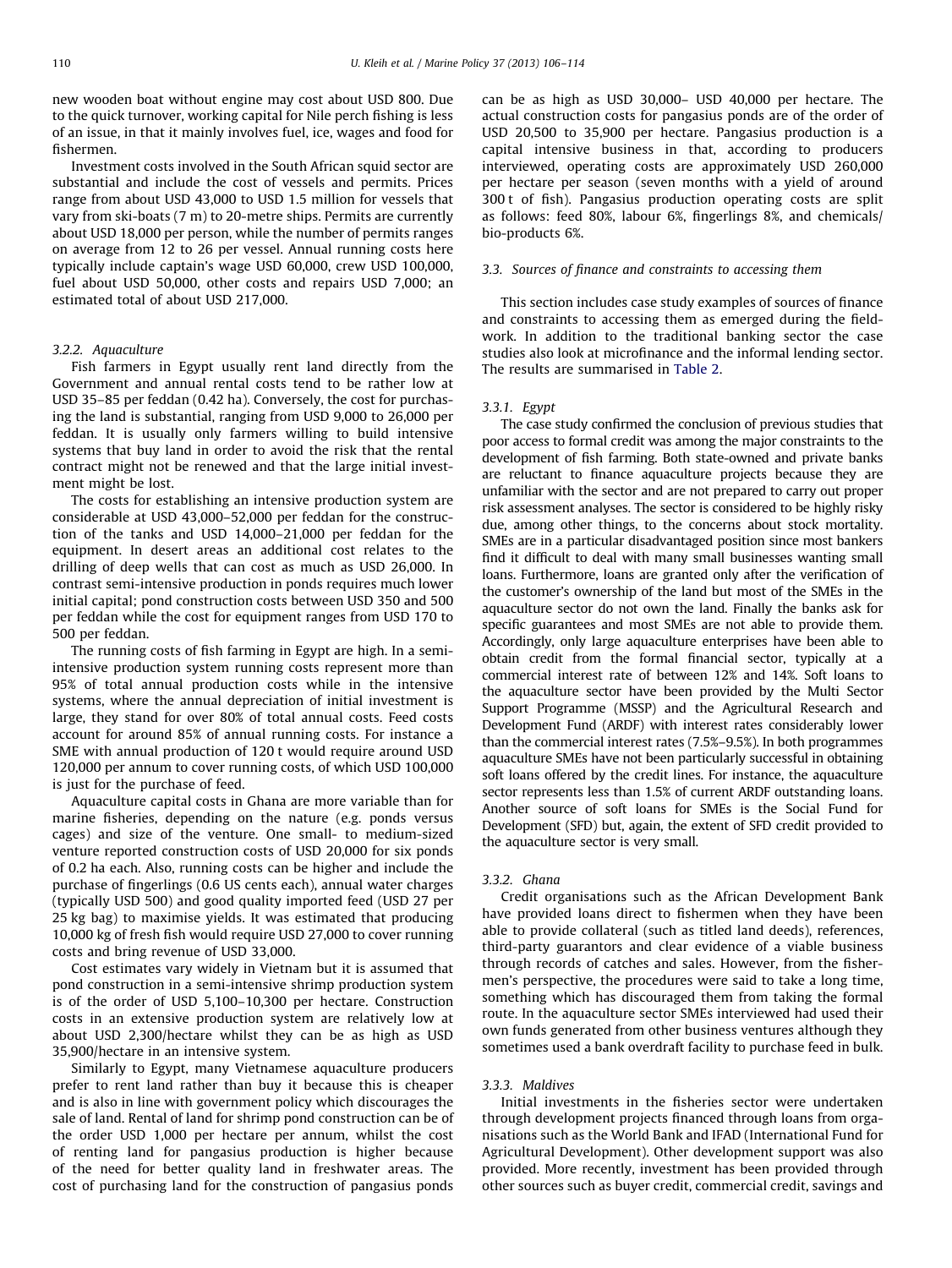equity. However, due to the decline in catches, investments have performed poorly in recent years, although investors have so far reacted by rescheduling loans rather than forcing foreclosures. In spite of recent events, the fisheries sector continues to operate and innovate. Its development from an artisanal fishery servicing a regional and domestic market to a global player has been aided by a number of factors including the traditional role of fishing in Maldivian culture, the development finance and initial innovation generated through development projects, the tourism sector, and the enabling environment.

#### 3.3.4. South Africa

Three financial models have been identified and examined during fieldwork for the case study in South Africa: (a) Business Partners Ltd; (b) the cooperative model of Sea Freeze; (c) the community-based model of lobster fishermen.

Business Partners Ltd has been financing SMEs in South Africa for over 30 years. It began as a 50%–50% public–private partnership with the government of South Africa but today the respective shareholding is 20%–80%. At the start investment in fisheries constituted 50% of the total portfolio but this has now decreased to about 2%–4%, mainly as a result of current uncertainties in the sector. A typical financial facility for fisheries investments ranges from about USD 35,000 to USD 2.5 million, while a mean investment is USD 257,000. Financial products include loans, equity shares, and royalty fees based on turnover or a combination of all three products. Business Partners finance differs from one operation to another and packages are flexible. The selection criteria are primarily based on the entrepreneur's experience, business risk, quality of collateral, and entrepreneur's own contribution to the business. Key factors explaining the relative success in dealing with the fisheries sector are attributed to Business Partners' extensive technical experience in the sector, building and maintaining relationships of trust with the business people involved in the sector, and a high degree of flexibility in the design of financial packages that reflects the needs of the applicants. There are also challenges, however, which constrain the expansion of finance into the sector. These include uncertainties in the renewal and transferability of fishing rights, foreign exchange risks and the recent decline in the EU demand for local South African fish exports. It is also important to note that Business Partners would need to introduce a system by which long-standing, experienced staff members transfer skills to the younger, newer staff in order to preserve the hard-learned technical expertise of financing for the fisheries sector.

The Sea Freeze Cooperative business was formed by 16 top squid operators and functioned as such for about 12 years until it ceased in practice to be a cooperative in 1997. It is reported to have been very successful, with revenues significantly greater than when members worked individually. Further, that members were part of a successful cooperative helped them when seeking to secure finance as individuals.

Community-based fishermen: Artisanal and small-scale fishing communities remain marginalised from the legal framework in the sense that fishing rights are currently assigned on an individual basis rather than at a community level. Efforts to amend this oversight are being undertaken by community organisers and NGOs. The priorities for the development of small-scale fishing communities include: (a) legal recognition of the community organisation; (b) community-based fishing rights; (c) capacity building in the management of collective business; (d) specialised financial fund for small-scale fishing communities.

#### 3.3.5. Tanzania

Several different sources of capital and credit operate in the Tanzanian Nile perch industry. These include self-financing and family-financing, processing company financing, and financing through Rotating Savings and Credit Associations (ROSCAs). Microfinancing and financing through NGOs appear to play very little part. Some boat owners have worked their way up in that they started in the 1990s with a relatively small amount of money, perhaps from agricultural production or from inheritance, and now own several boats, sometimes six or more. Relatives can also be a source of funding, typically for smaller amounts which are lent interest-free and short-term. A processing company, which buys the Nile Perch for export, has provided interest free loans to 18 suppliers totalling USD 179,000 in the form of cheques or cash, plus USD 167,000 for engines and nets. ROSCAs can also be a source of relatively small amounts of credit, in particular also for women fish traders/processors.

According to the majority of microfinance institutions/NGOs met in Tanzania, fishermen tend to have a poor reputation as far as loans are concerned. This is because they have no collateral to offer or because money has been lost due to missing boats or investment in the wrong type of business. Larger fish suppliers, who can typically provide collateral, can obtain credit but this may be for other businesses such as hotels.

#### 3.3.6. Vietnam

Based on discussions with shrimp producers and other stakeholders SME type shrimp aquaculture producers can obtain credit from bank (such as the Bank for Investment and Development of Vietnam—BIDV) in certain circumstances: (a) if title deeds to a house or land (known as a ''red certificate'') is available as collateral; (b) if the farmer is a member of a group or cooperative (so-called trust loan). Loans are at a commercial rate of 12%– 13% p.a.

Based on interviews with pangasius farmers it appears that credit is not available for fixed costs, an approach which seems to be in line with government policy to limit the expansion of pangasius production. However, credit for working capital is available; half of this can be obtained from banks at monthly interest rates of 1% to 1.5% with a further quarter from the feed supplier. At the beginning of production feed has to be paid in cash. However, when the feed supplier sees that production is showing great potential the farmer can get feed on credit, in particular during the last two months before the harvest. The price of feed is slightly lower if no credit is involved. The farmer has to cover the remaining quarter of the working capital, perhaps by using equity or obtaining a loan from friends.

#### 4. Discussion

Four of the six case studies undertaken as part of this project had a strong focus on capture fisheries either in a marine environment (Ghana, Maldives, and South Africa) or as part of inland fisheries (e.g. Nile perch fishery in Lake Victoria). All four of these case studies highlight difficulties in the capture sector related to declining supplies or market uncertainties. In particular, during the past five years these difficulties have negatively impacted on the performance of the sector.

Whilst the sector was often booming in the early 2000s the more negative outlook and overcapacity in the capture and processing facilities make access to credit now a less pressing issue in capture fisheries. The four case studies reveal a diverse range of credit sources including equity, development banks (e.g. Maldives), public-private specialist investment group targeting SMEs, and also cooperative business (both in South Africa), women traders/processors (e.g. Ghana), and processing factories (e.g. Tanzania).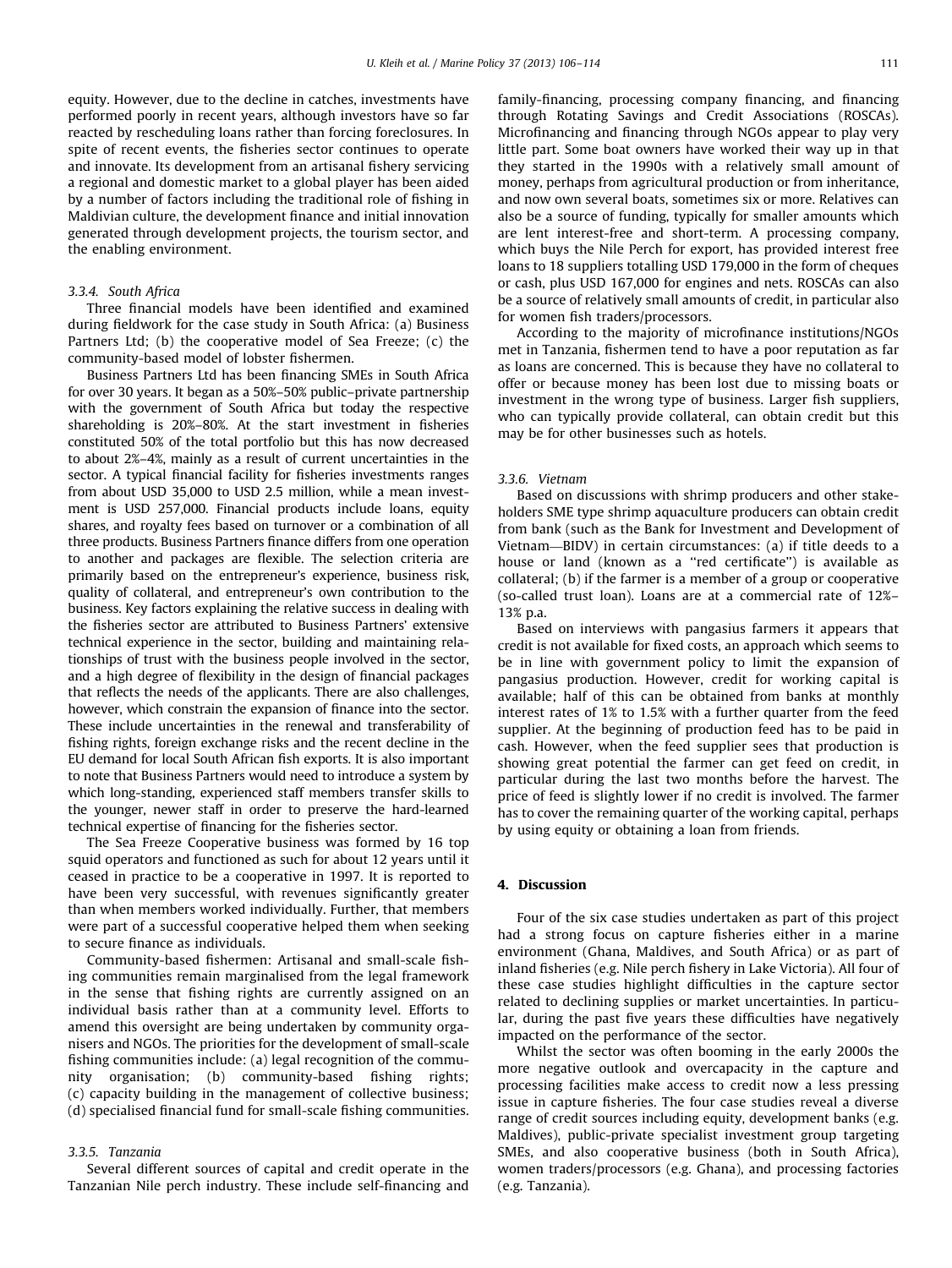Compared to capital costs operating costs are relatively small in capture fisheries as turnover tends to be fast. In particular, this is the case in the artisanal, small-scale sector fisheries (e.g. Ghana and Tanzania), where labour, fuel, and ice are the main operating expenditures. Larger-scale capture fisheries such as in South Africa also need working capital for these items in addition to more specific items such as licenses and other costs.

In some ways, the opposite is true for aquaculture in that operating costs, and feed in particular, represent the bulk of production expenditures. While traditional pond based aquaculture facilities are relatively inexpensive to establish, intensive systems also require a substantial capital outlay (e.g. tilapia farming in Egypt, and shrimp and pangasius in Vietnam).

However the case studies confirm that the poor access to credit is one of the major constraints. The challenges in accessing finance by SMEs include: perceived high risk profile; small loan size and cost of delivery; lack of adequate collateral; information gaps; inadequate skills; quality of business propositions; insufficient understanding of SMEs landscape by lenders and investors.

Particular difficulties in the fisheries sector include: information asymmetry (i.e. promoters lack business acumen to fully articulate their ventures to funders); at the same time potential financiers lack expertise in appraising fisheries projects and conducting proper risk assessments. Establishing a venture fund is challenging and lengthy as is accessing local capital. Limited incubation and lack of project preparation facilities that assist fisheries and aquaculture entrepreneurs to develop their ideas into bankable deals limit the pool from which investors can mine potential fisheries and aquaculture investments.

Lenders, and not only micro-finance institutions (MFIs), ought to develop more credit and savings products targeting the SME sector. Related government policies and regulations are a first step into this direction. A key requirement appears to be more emphasis on better financial management by fisheries and aquaculture SMEs. This should assist them to obtain credit but also improve their access to appropriate savings facilities. Improved information flows should help to reduce negative perceptions about the riskiness of SME investments, and help potential lenders to obtain a better picture of businesses and their ability to reimburse loans.

Private equity funds—collective investment schemes targeted typically at specific sectors for a fixed term such as ten years—take a long-term approach and generally fall into two sub-categories, namely venture capital funds, which target startups or provide funding for early development or expansion, and later-stage funds, which target established companies and provide mezzanine funding, perhaps for further expansion or to cover mergers or acquisitions.

Appropriate monitoring and performance measurement needs to be put in place to follow up on loans. Equally, financial institutions require communication strategies that are able to cater for communities in less accessible rural areas. Challenges that need to be tackled in a cooperative context, include (a) improved management skills; (b) decision-making mechanisms to address diverse interests within the cooperative; and (c) trust-building mechanisms.

Despite difficulties in the past, the issue of insurance in a fisheries and aquaculture context merits continued attention. For example, development and research programmes that aim to manage risks in agricultural production and marketing should include components on fisheries and aquaculture [\[20–22](#page-8-0)].

The contexts under which fisheries and aquaculture operate in the six countries studied in this paper are different, revealing diverse challenges and opportunities. Yet a common thread is that traditional banks remain reluctant to provide finance for this type of enterprise and in consequence SMEs in the sector still tend to depend on rather informal financial arrangements such as those provided by input suppliers and processing companies.. Despite the presence of donor finance in some instances private involvement is imperative if aquaculture production is to grow and become sustainable. In this effort hybrid financial models need to be encouraged whereby private investment can work with donor funding in order to support valuable SME investment opportunities.

Critically for SMEs, finance in the form of credit, savings, and insurance are not the only required services. Equally important are services in support of business development, record keeping and financial literacy. Therefore effective financial models need to incorporate elements of broader enterprise development for aquaculture to become a key contributor to food security and sustainable income-generator in Africa.

#### 5. Conclusions

Developing countries face a key challenge in stimulating the necessary growth of fish production, particularly in the development of the aquaculture sector because of the declining stock levels faced by capture fisheries. In particular, further development of the sector is necessary in Africa in order to stimulate local supplies for food security and income generating activities. Governments of countries such as Kenya have recognised this necessity and are developing fish farming in order to boost economic prospects of the rural population [\[23\]](#page-8-0).

An important finding of this study is the inability or reluctance of traditional formal financial services to meet the needs of SMEs in the least developed countries, particularly in Africa. In these countries small and medium-scale aquaculture and fisheries enterprises still rely predominantly on informal sources of credit that, while important, are often either inconsistent or have unfavourable terms and conditions.

In order to achieve this, certain difficulties need to be overcome. These include lack of experience and under-resourced extension and veterinary services in countries where aquaculture is comparatively new. Furthermore, supply chains for inputs (seed/ fingerlings, feed, and veterinary drugs) and the output (fish and fish products) need to be created or strengthened. However, the present study confirm that the poor access to credit is one of the major constraints.

There are some examples where global financiers are investing in SMEs employing innovative financial models to create sustainable enterprises, which could serve as a useful basis to pave the way forward for aquaculture in Africa. In this regard, one key characteristic of investment funds specialising in SMEs in Africa is the combination of investment funds with business development funds in order to ensure the economic growth of SMEs as well as the likelihood of prompt loan repayment (see [Fig. 1\)](#page-7-0). These innovative financial models for SMEs seek to fill the gap between traditional banking and grant-based donor finance. Hybrid business models that can leverage the best aspects of philanthropy and business can help build sustainable, scalable enterprises. The delivery of investment and business development for SMEs can be done directly or through intermediaries.

Other forms of innovation include utilising SME purchase agreements as collateral, specialised financial intermediaries and multilateral agencies acting as co-lenders and risk-sharing of loans to SMEs, and industry partners assisting in developing the economic growth of SMEs and ensuring market access.

Business development support from a group of talented management professionals with knowledge of financial accountability, operations, and international/national markets in the fisheries sector—in order to serve as advisors and talent-enablers to SMEs is crucial.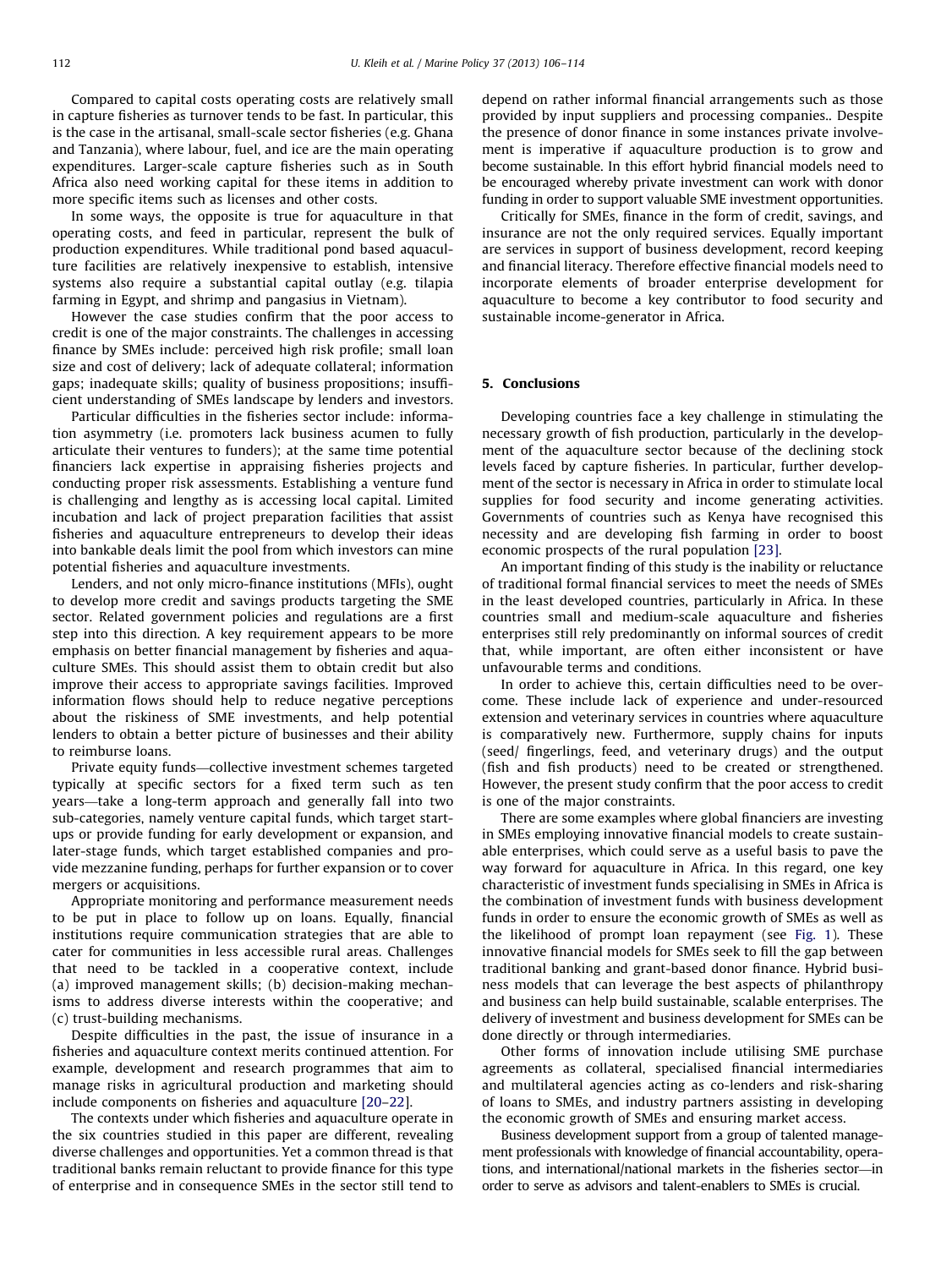<span id="page-7-0"></span>

Fig. 1. Hybrid Business Model of Innovative Finance for SMEs. Source: Marr and Chiwara [\[24\]](#page-8-0).

Key interventions to help increase financial access by companies in the sector include [\[25\]:](#page-8-0) (a) exit strategies; (b) incubation facilities; (c) business angels (i.e. private investors who invest in unquoted small and medium sized businesses); (d) funds of funds (i.e. mutual fund that invests in other mutual funds); (e) policy and regulatory reforms. The key intervention is to promote financial market growth in Africa to address exit strategy challenges such as: (a) small African capital exchanges; (b) restriction on listing of foreign companies; (c) share buyback restriction; (d) inadequate double taxation agreements. The business incubation sphere in Africa is very young and underdeveloped compared to other developing countries in the world and efforts should be devoted to address this issue. SMEs in Africa can also benefit from the formation of business angel networks in combination with the establishment of incubators and investment funds. Amendments to stringent policies that hinder access to key sources of local capital in Africa today are essential (e.g. restrictions on illiquid investments by pension funds and insurance companies, which can serve as investment vehicles targeting SMEs).

Developing country governments in Africa are aware of the challenges facing the sector and the need to promote sectors such as aquaculture in order to maintain the present per capita consumption on the continent. Indeed, some innovative approaches are being undertaken. The Kenyan government has invested USD 10 million in the creation of 100 fish ponds in each of the country's 140 constituencies. However, further long-term and sustainable development of a sector that is so capitalintensive requires private sector investors who have access to the necessary financing, management skills and technology, and an enabling environment that addresses challenges with key areas such as infrastructure, transport and financial incentives.

## Acknowledgements

The authors are grateful to the following colleagues for their contributions to the country case studies: General Authority for Fisheries Resources Development (Egypt); E. K. Abban (Ghana); Fareeha Shareef (Maldives); Charles Chiwara and Elijah Munyuki (South Africa); Monica Kishe and K.B. Yunus (Tanzania); Tran Cong Ich (Vietnam).

The country case studies have been carried out with GIZ (German Agency for International Cooperation) funding as part of a wider initiative entitled ''Establishing a Fisheries and Aquaculture Investment Partnership'', which is being implemented with DFID (UK Department for International Development) support. The views expressed here are not necessarily those of DFID or GIZ.

#### References

- [1] NEPAD. Action plan for the development of African fisheries and aquaculture; 2005. Available at < [http://siteresources.worldbank.org/INTARD/Resources/](http://siteresources.worldbank.org/INTARD/Resources/ACTION_PLAN_endorsed.pdf)  $ACTION\_PLAN\_endorsed.pdf$ ; 2011 [accessed 10.11.11].
- [2] Tietze U, Villareal LV. Microfinance in fisheries and aquaculture: guidelines and case studies. FAO Fisheries Technical Paper no. 440. Rome: FAO; 2003. Available at  $\langle$ <http://www.fao.org/DOCREP/006/Y5043E/Y5043E00.HTM> $\rangle$ ; 2011 [accessed 09.10.11].
- [3] El-Naggar G, Nasr-Alla A, Kareem RO. Economic analysis of fish farming in Behera governorate of Egypt. In: Proceedings of the 8th International Symposium on Tilapia in Aquaculture. Cairo, 8–12 October 2008. Available  $\alpha$ http://ag.arizona.edu/azaqua/ista/ISTA8/.../Ahmed%20Nasrallah.doc $\alpha$ ; 2011 [accessed 07. 01.11].
- [4] Zwirn M. Aquaculture in Egypt: improving food security and resolving resource allocation conflicts. J Environ Dev 2002;11(2):129–148. [5] El-Gayar O. Aquaculture in Egypt and issues for sustainable development.
- Aquacult Econ Manage 2003;7(1/2):137–154.
- [6] Broadbent L. Study into the possibilities of financial services for fishermen in Bukoba; prepared on behalf of GTZ by EDI Ltd (Economic Development Initiatives). Unpublished results.
- [7] Nzeh CG, Adebayo Z. Constraints to fish farming among women in Nigeria. Paper presented at the International Conference: It's not just about the fish: Social and cultural perspectives of sustainable marine fisheries. School of Science and the Greenwich Maritime Institute, UK: University of Greenwich; 4 and 5 April 2011.
- [8] Pomeroy RS, Getchis TS. Financing the aquaculture operation. University of Connecticut. Marine Aquaculture 2009; Publication no. CTSG-03. Available at  $\langle$ <http://seagrant.uconn.edu/publications/aquaculture/finance.pdf> $\rangle$ ; 2011 [accessed 23.01.11].
- [9] Lem A, Tietze U, Ruckes E, Anrooy R. Van. Fish marketing and credit in Viet Nam. FAO Fisheries Technical Paper no. 468. Rome: FAO; 2004. Available at  $\langle$ <http://www.fao.org/docrep/007/y5707e/y5707e00.htm> $\rangle$ ; 2011 [accessed  $(1.12.11)$ .
- [10] UNEP. Analyzing the resource impact of fisheries subsidies: A matrix approach. Geneva: United Nations Publication; 2004.
- [11] Kleih U. Perspectives on technical barriers to trade, subsidies and barriers to investment; In: Fishing for coherence—The development dimension. Paris: OECD Publishing; 2006.
- [12] FAO. The state of world fisheries and aquaculture. Rome: FAO; 2010.
- [13] World Bank. Saving fish and fishers—Toward sustainable and equitable governance of the global fishing sector, Report No. 29090-GLB, Washington D.C.: The World Bank; 2004. Available at  $\langle$  [http://www-wds.worldbank.org/](http://www-wds.worldbank.org/external/default/WDSContentServer/WDSP/IB/2005/04/11/000011823_20050411130257/Rendered/PDF/290900GLB0whit1h010Fishers01public1.pdf) [external/default/WDSContentServer/WDSP/IB/2005/04/11/000011823\\_2005](http://www-wds.worldbank.org/external/default/WDSContentServer/WDSP/IB/2005/04/11/000011823_20050411130257/Rendered/PDF/290900GLB0whit1h010Fishers01public1.pdf) [0411130257/Rendered/PDF/290900GLB0whit1h010Fishers01public1.pdf](http://www-wds.worldbank.org/external/default/WDSContentServer/WDSP/IB/2005/04/11/000011823_20050411130257/Rendered/PDF/290900GLB0whit1h010Fishers01public1.pdf)); 2011 [accessed 07.12.11].